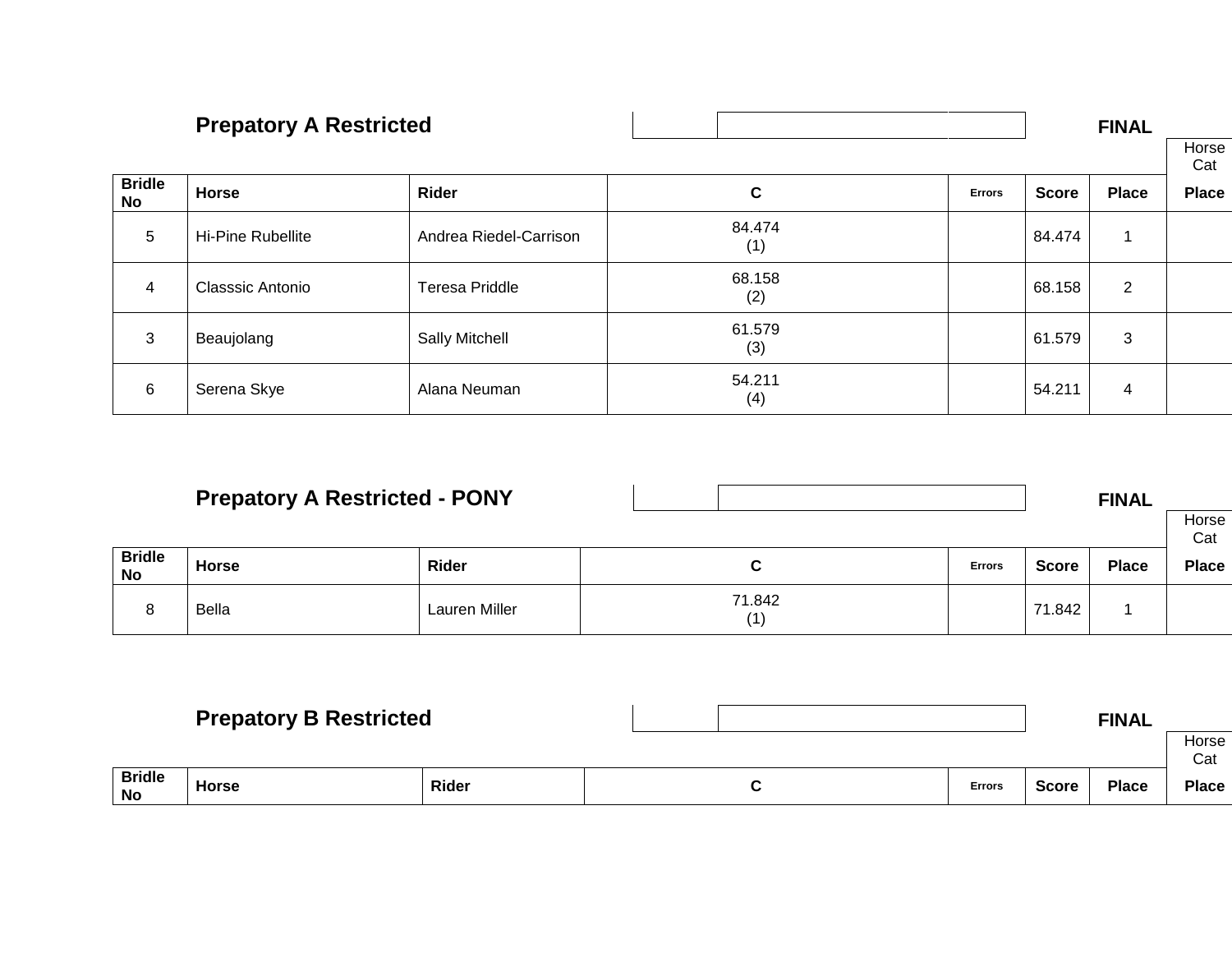| Hi-Pine Rubellite | Andrea Riedel-<br>Carrison | 73.421        | 73.421 |   |  |
|-------------------|----------------------------|---------------|--------|---|--|
| Classsic Antonio  | <b>Teresa Priddle</b>      | 66.579<br>(2) | 66.579 | _ |  |

|                            | <b>Prepatory B Restricted - Pony</b> |               |  |               |               |        | <b>FINAL</b> |              |
|----------------------------|--------------------------------------|---------------|--|---------------|---------------|--------|--------------|--------------|
|                            |                                      |               |  |               |               |        |              | Horse<br>Cat |
| <b>Bridle</b><br><b>No</b> | <b>Horse</b>                         | Rider         |  | ັ             | <b>Errors</b> | Score  | <b>Place</b> | <b>Place</b> |
| 24                         | Hamish                               | Lauren Miller |  | 46.579<br>(1) |               | 46.579 |              |              |

|                     | <b>Preliminary 1B Restricted</b> |                         |               |               |              | <b>FINAL</b>   |              |  |
|---------------------|----------------------------------|-------------------------|---------------|---------------|--------------|----------------|--------------|--|
|                     |                                  |                         |               |               |              |                | Horse<br>Cat |  |
| <b>Bridle</b><br>No | <b>Horse</b>                     | Rider                   | $\mathbf c$   | <b>Errors</b> | <b>Score</b> | <b>Place</b>   | <b>Place</b> |  |
| 11                  | Rivoli Forget Me Not             | Lauren Herring          | 66.000<br>(1) |               | 66.000       |                |              |  |
| $\mathsf g$         | October                          | Anna Mitchell           | 63.000<br>(2) |               | 63.000       | $\overline{2}$ |              |  |
| 14                  | Minke of Terrarossa              | <b>Brittany Kirkman</b> | 62.400<br>(3) |               | 62.400       | 3              |              |  |
| 16                  | Frost                            | Linda Archer            | 61.600<br>(4) |               | 61.600       | $\overline{4}$ |              |  |
| 10                  | Pat                              | June Whitehead          | 60.600<br>(5) |               | 60.600       | 5              |              |  |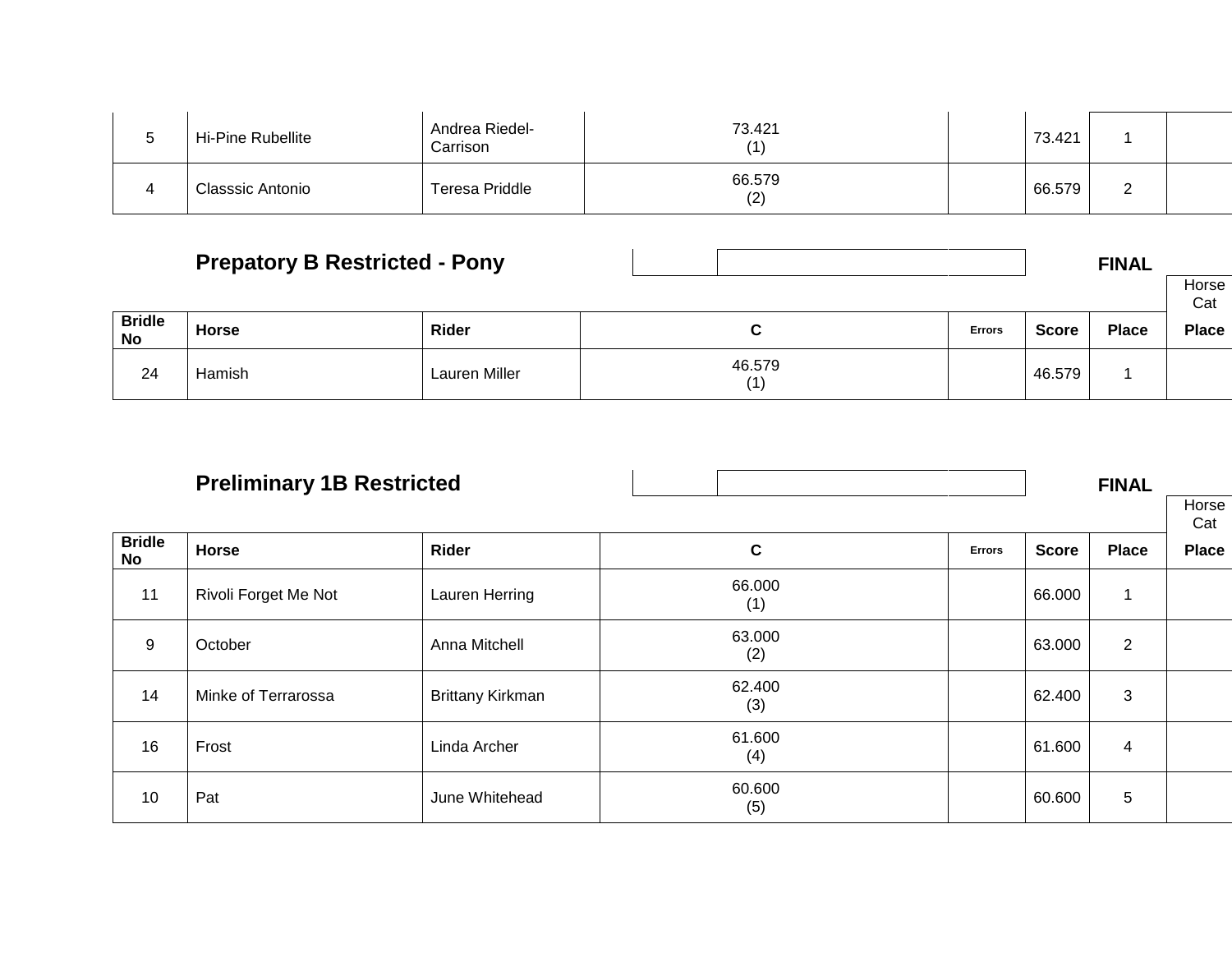| 15 | Maronwood Matilda    | Amy Croser      | 60.400<br>(6) | 60.400 | 6 |  |
|----|----------------------|-----------------|---------------|--------|---|--|
| 12 | Frelle of Terrarossa | Kellie Mitchell | 59.200        | 59.200 |   |  |
| 13 | Centillo             | Nina Lonergan   | 54.800<br>(8) | 54.800 | 8 |  |

|                            | <b>Preliminary 1B Restricted - PONY</b> |              |               |               |              | <b>FINAL</b>   |              |  |
|----------------------------|-----------------------------------------|--------------|---------------|---------------|--------------|----------------|--------------|--|
|                            |                                         |              |               |               |              |                | Horse<br>Cat |  |
| <b>Bridle</b><br><b>No</b> | <b>Horse</b>                            | Rider        | C             | <b>Errors</b> | <b>Score</b> | <b>Place</b>   | <b>Place</b> |  |
| 17                         | Sanlirra Drum On                        | Amanda Munn  | 65.800<br>(1) |               | 65.800       |                |              |  |
| 23                         | Jazail Miri                             | Robyn Parker | 65.400<br>(2) |               | 65.400       | $\overline{2}$ |              |  |

|                     | <b>Preliminary 1D Restricted</b> |                         |               |               |              | <b>FINAL</b>   |              |
|---------------------|----------------------------------|-------------------------|---------------|---------------|--------------|----------------|--------------|
|                     |                                  |                         |               |               |              |                | Horse<br>Cat |
| <b>Bridle</b><br>No | <b>Horse</b>                     | Rider                   | C             | <b>Errors</b> | <b>Score</b> | <b>Place</b>   | <b>Place</b> |
| 9                   | October                          | Anna Mitchell           | 70.000<br>(1) |               | 70.000       |                |              |
| 11                  | Rivoli Forget Me Not             | Lauren Herring          | 69.091<br>(2) |               | 69.091       | $\overline{2}$ |              |
| 14                  | Minke of Terrarossa              | <b>Brittany Kirkman</b> | 65.909<br>(3) |               | 65.909       | 3              |              |
| 16                  | Frost                            | Linda Archer            | 64.545<br>(4) |               | 64.545       | 4              |              |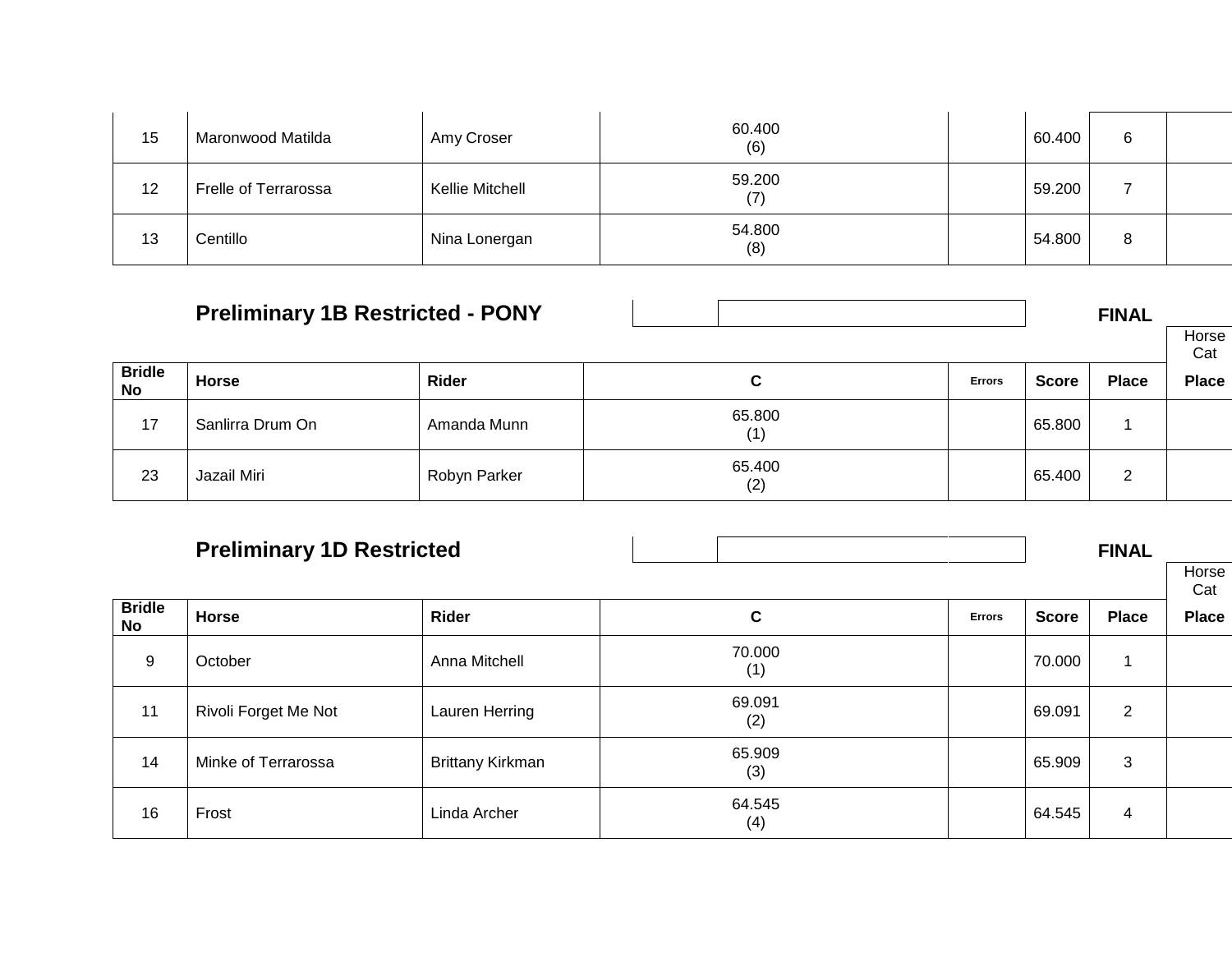| 10 | Pat                         | June Whitehead  | 63.182<br>(5) | 63.182 | 5 |  |
|----|-----------------------------|-----------------|---------------|--------|---|--|
| 15 | Maronwood Matilda           | Amy Croser      | 62.273<br>(6) | 62.273 | 6 |  |
| 13 | Centillo                    | Nina Lonergan   | 57.727<br>(7) | 57.727 |   |  |
| 12 | <b>Frelle of Terrarossa</b> | Kellie Mitchell | 54.091<br>(8) | 54.091 | 8 |  |

| <b>Preliminary 1D Restricted - PONY</b> |                  |              |               |               |        | <b>FINAL</b> | Horse<br>Cat |
|-----------------------------------------|------------------|--------------|---------------|---------------|--------|--------------|--------------|
| <b>Bridle</b><br>No                     | <b>Horse</b>     | Rider        | C             | <b>Errors</b> | Score  | <b>Place</b> | <b>Place</b> |
| 23                                      | Jazail Miri      | Robyn Parker | 67.273<br>(1) |               | 67.273 |              |              |
| 17                                      | Sanlirra Drum On | Amanda Munn  | 60.000<br>(2) |               | 60.000 | 2            |              |

| <b>Novice 2B Restricted</b> |  | <b>FINAL</b> |
|-----------------------------|--|--------------|

| <b>Bridle</b><br>No | Horse                      | Rider         | <b>Errors</b><br>ີ       |  | <b>Score</b> | <b>Place</b> |
|---------------------|----------------------------|---------------|--------------------------|--|--------------|--------------|
| 19                  | Meridian Dakota            | Ellen Russell | 70.152<br>$^{\prime}$ 1) |  | 70.152       |              |
|                     | <b>Fourwinds Millicent</b> | Kerrie Bowman | 64.242<br>(2)            |  | 64.242       | 2            |
| 22                  | Shadowfax                  | Kerrie Bowman | 60.000<br>(3)            |  | 60.000       | 3            |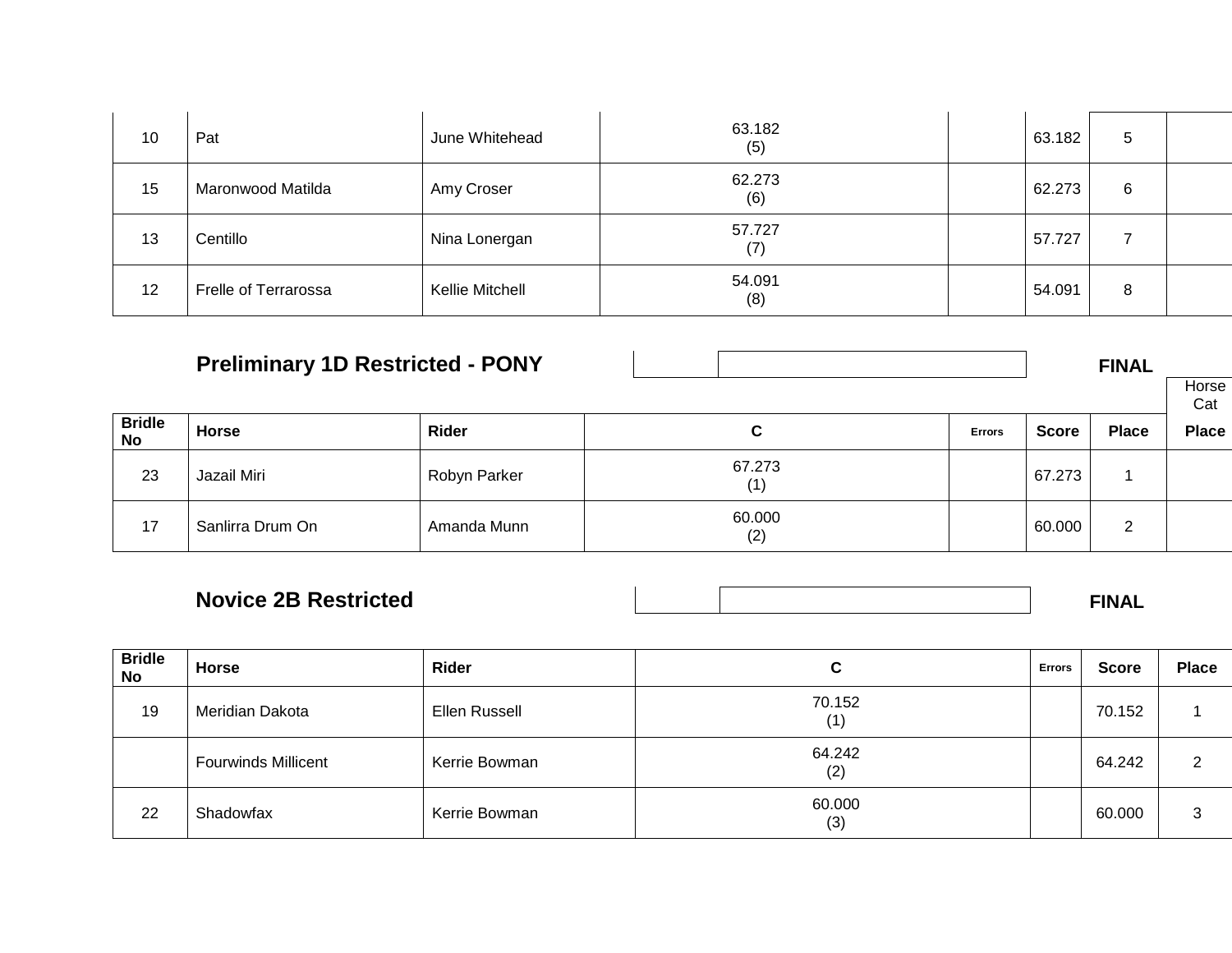

| <b>Bridle</b><br>No | <b>Horse</b>        | Rider                   |               | <b>Errors</b> | <b>Score</b> | <b>Place</b>  |
|---------------------|---------------------|-------------------------|---------------|---------------|--------------|---------------|
| 19                  | Meridian Dakota     | Ellen Russell           | 64.429        |               | 64.429       |               |
| 14                  | Minke of Terrarossa | <b>Brittany Kirkman</b> | 58.000<br>(2) |               | 58.000       | c<br><u>_</u> |

|                            | <b>Elementary 3B Restricted</b> |                |               |  |               |               | Horse<br>Cat |                |              |
|----------------------------|---------------------------------|----------------|---------------|--|---------------|---------------|--------------|----------------|--------------|
| <b>Bridle</b><br><b>No</b> | <b>Horse</b>                    | Rider          | C             |  | M             | <b>Errors</b> | <b>Score</b> | <b>Place</b>   | <b>Place</b> |
| 19                         | Meridian Dakota                 | Ellen Russell  | 65.000<br>(1) |  | 59.412<br>(2) |               | 62.206       |                |              |
| 21                         | Kinnordy Respighi               | Kris Blacksell | 63.529<br>(2) |  | 60.588<br>(1) |               | 62.059       | $\overline{2}$ |              |

|                            | <b>Elementary 3D Official</b> |       |  |  |   |               |              | <b>FINAL</b> |              |
|----------------------------|-------------------------------|-------|--|--|---|---------------|--------------|--------------|--------------|
|                            |                               |       |  |  |   |               |              |              | Horse<br>Cat |
| <b>Bridle</b><br><b>No</b> | Horse                         | Rider |  |  | M | <b>Errors</b> | <b>Score</b> | <b>Place</b> | <b>Place</b> |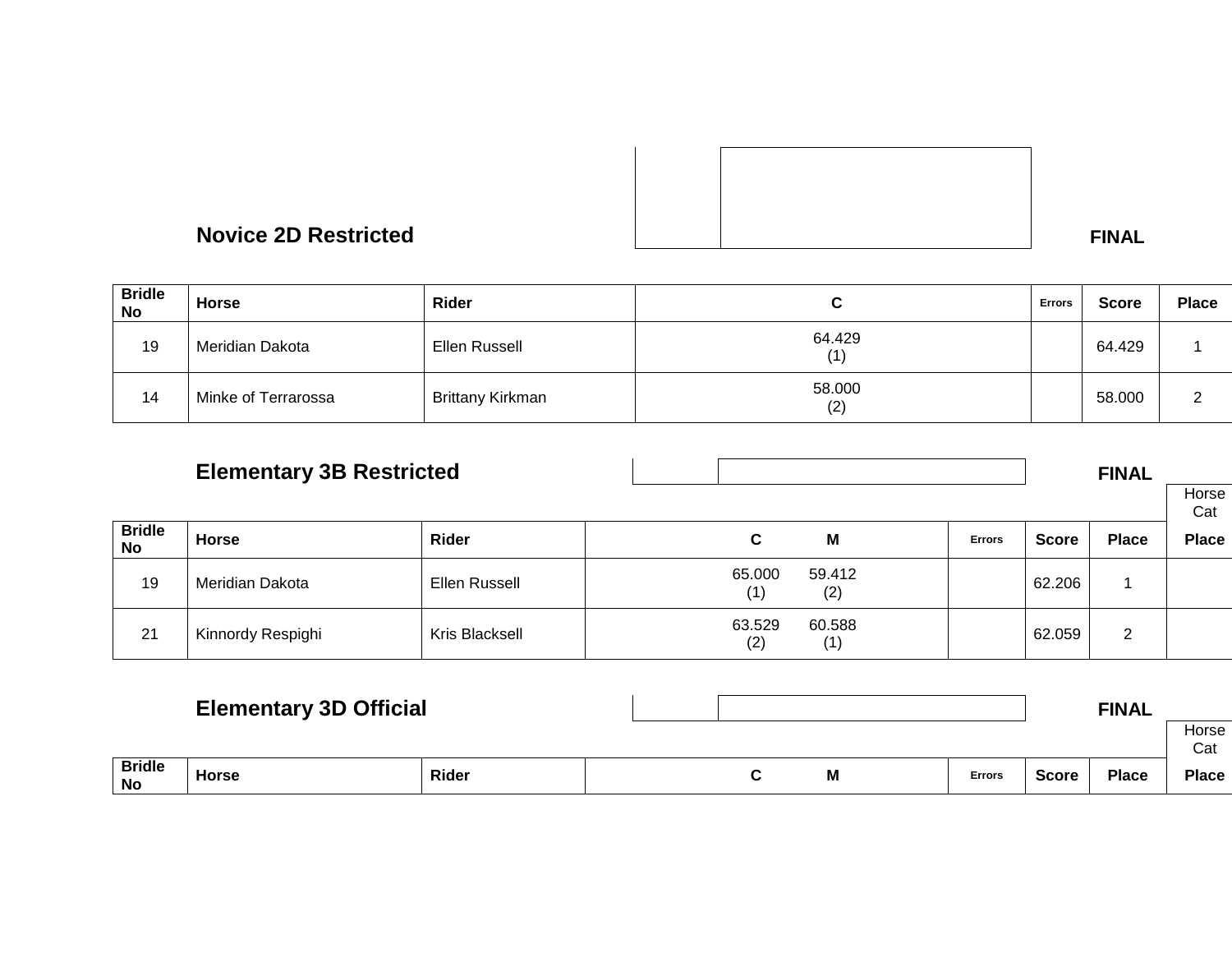| $\Omega$<br>. . | Kinnordy<br>' Respighi | Kris Blacksell | 60.385<br>.538<br>61<br>$\mathbf{A}$ |  | 60.962 |  |  |
|-----------------|------------------------|----------------|--------------------------------------|--|--------|--|--|
|-----------------|------------------------|----------------|--------------------------------------|--|--------|--|--|

|                            | <b>Preliminary 1B Official</b> |                      |               |               | <b>FINAL</b> |              |              |
|----------------------------|--------------------------------|----------------------|---------------|---------------|--------------|--------------|--------------|
|                            |                                |                      |               |               |              |              | Horse<br>Cat |
| <b>Bridle</b><br><b>No</b> | <b>Horse</b>                   | Rider                | C             | <b>Errors</b> | Score        | <b>Place</b> | <b>Place</b> |
| 3217                       | <b>GT Attainment</b>           | John Thompson        | 66.600<br>(1) |               | 66.600       |              |              |
| 3090                       | Roxleigh Frangelica            | <b>Sally Russell</b> | 59.000<br>(2) |               | 59.000       |              |              |

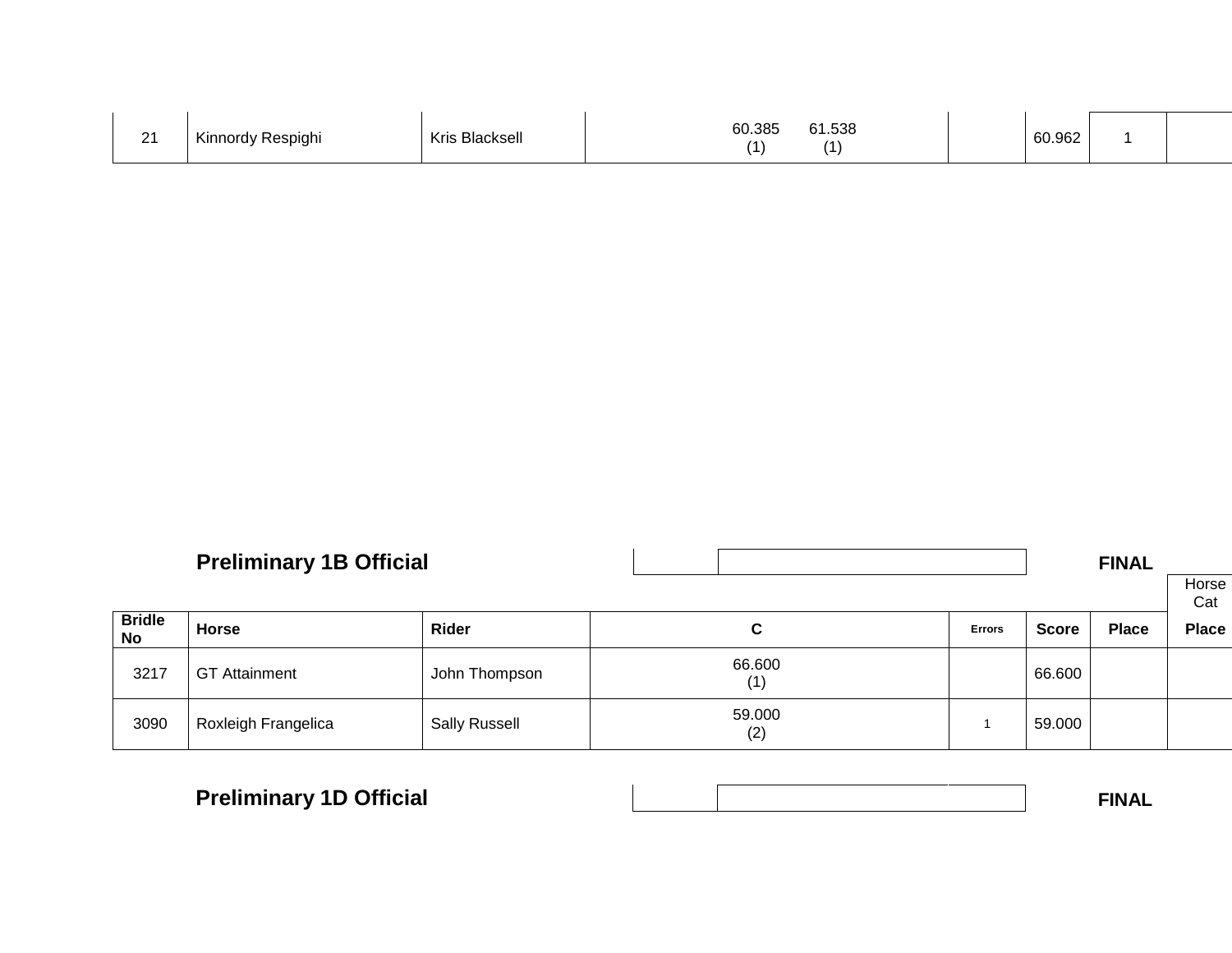|                     |                     |                      |               |               |              |              | Horse<br>Cat |
|---------------------|---------------------|----------------------|---------------|---------------|--------------|--------------|--------------|
| <b>Bridle</b><br>No | <b>Horse</b>        | Rider                | C             | <b>Errors</b> | <b>Score</b> | <b>Place</b> | <b>Place</b> |
| 3090                | Roxleigh Frangelica | <b>Sally Russell</b> | 65.227<br>(1) |               | 65.227       |              |              |
| 1044                | Marocco             | Ann Dodd             | 61.818<br>(2) |               | 61.818       |              |              |
| 3492                | Bandarra Lightyear  | Donna Eichler        | 61.136<br>(3) |               | 61.136       |              |              |

**Novice 2B** FINAL

| <b>Bridle</b><br><b>No</b> | Horse                       | Rider                    | $\mathbf c$   | <b>Errors</b> | <b>Score</b> | <b>Place</b> |
|----------------------------|-----------------------------|--------------------------|---------------|---------------|--------------|--------------|
| 1372                       | Jaybee Astaire              | Claire Taylor            | 65.455<br>(1) |               | 65.455       |              |
| 3737                       | <b>Braggo of Terrarossa</b> | <b>Bonnie Kingsley</b>   | 64.091<br>(2) |               | 64.091       |              |
| 2336                       | <b>Surry Park Blueprint</b> | Amy Silvester            | 63.030<br>(3) |               | 63.030       |              |
| 1044                       | Marocco                     | Ann Dodd                 | 62.576<br>(4) |               | 62.576       |              |
| 1466                       | Westbury Park Roxburgh      | <b>Meredith Phillips</b> | 62.424<br>(5) |               | 62.424       |              |
| 1325                       | Vibrant                     | Bev Copping              | 61.818<br>(6) |               | 61.818       |              |
| 3745                       | Ebonytari                   | <b>Bonnie Kingsley</b>   | 54.394<br>(7) |               | 54.394       |              |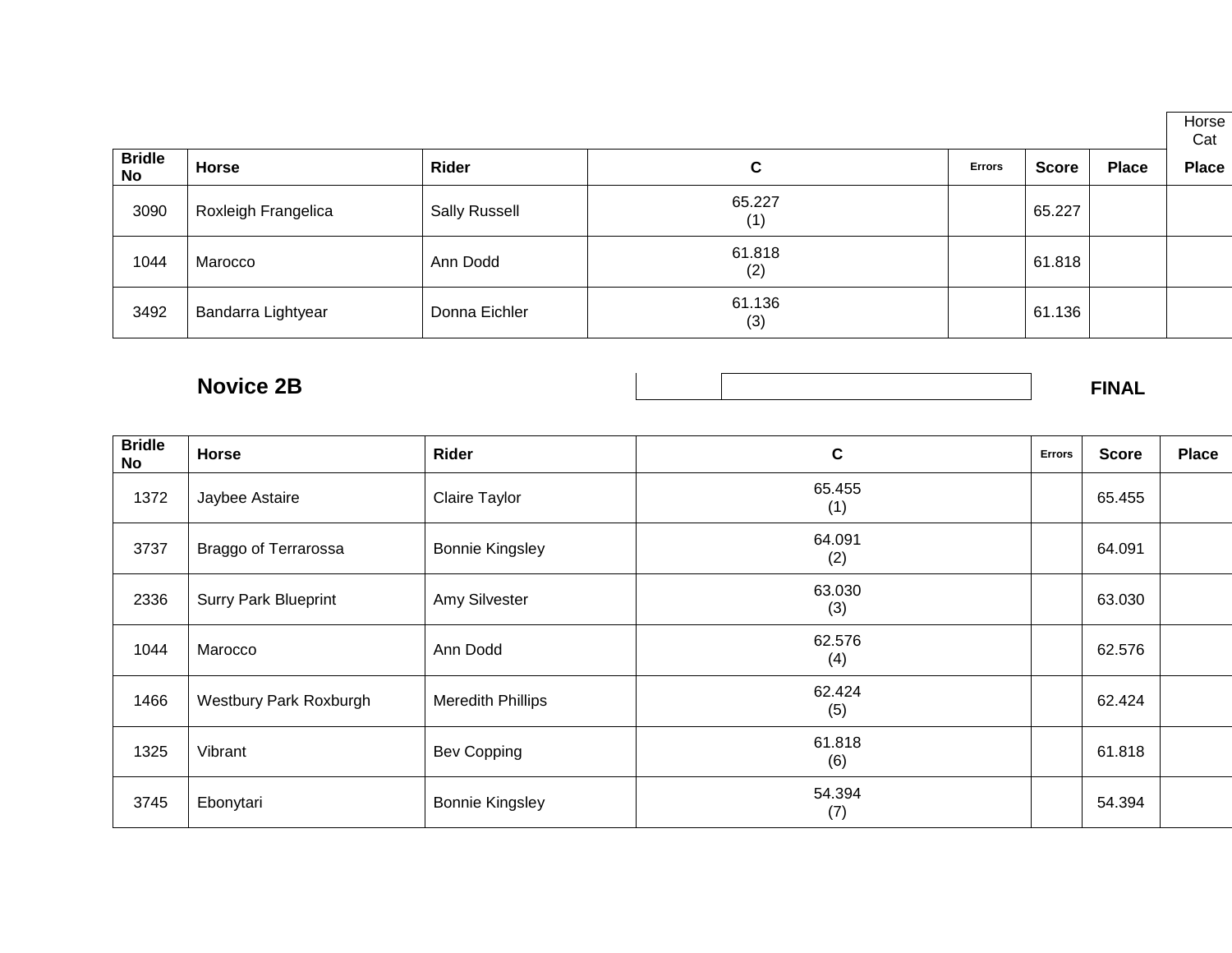| חרי<br><b>Novice</b><br>∠⊔ | .<br>IN / |
|----------------------------|-----------|
|                            |           |

| <b>Bridle</b><br>No | Horse                         | Rider                    | C             | <b>Errors</b> | <b>Score</b> | <b>Place</b> |
|---------------------|-------------------------------|--------------------------|---------------|---------------|--------------|--------------|
| 2336                | <b>Surry Park Blueprint</b>   | Amy Silvester            | 64.143<br>(1) |               | 64.143       |              |
| 1466                | <b>Westbury Park Roxburgh</b> | <b>Meredith Phillips</b> | 59.714<br>(2) |               | 59.714       |              |
| 3737                | Braggo of Terrarossa          | <b>Bonnie Kingsley</b>   | 57.429<br>(3) |               | 57.429       |              |
| 1325                | Vibrant                       | Bev Copping              | 56.714<br>(4) |               | 56.714       |              |
| 3745                | Ebonytari                     | <b>Bonnie Kingsley</b>   | 48.429<br>(5) |               | 48.429       |              |

### **Medium 4B Official FINAL**

| <b>Bridle</b><br>No | <b>Horse</b>                 | Rider         | M                              | <b>Errors</b> | <b>Score</b> | <b>Place</b> |
|---------------------|------------------------------|---------------|--------------------------------|---------------|--------------|--------------|
| 914                 | Danson Destiny               | John Thompson | 64.722<br>65.417<br>(1)<br>(1) |               | 65.069       |              |
| 1128                | <b>Fourwinds Funky Chick</b> | Kerrie Bowman | 57.639<br>56.806<br>(2)<br>(2) |               | 57.222       |              |

| <b>Medium 4C Official</b> |  |  |
|---------------------------|--|--|
|                           |  |  |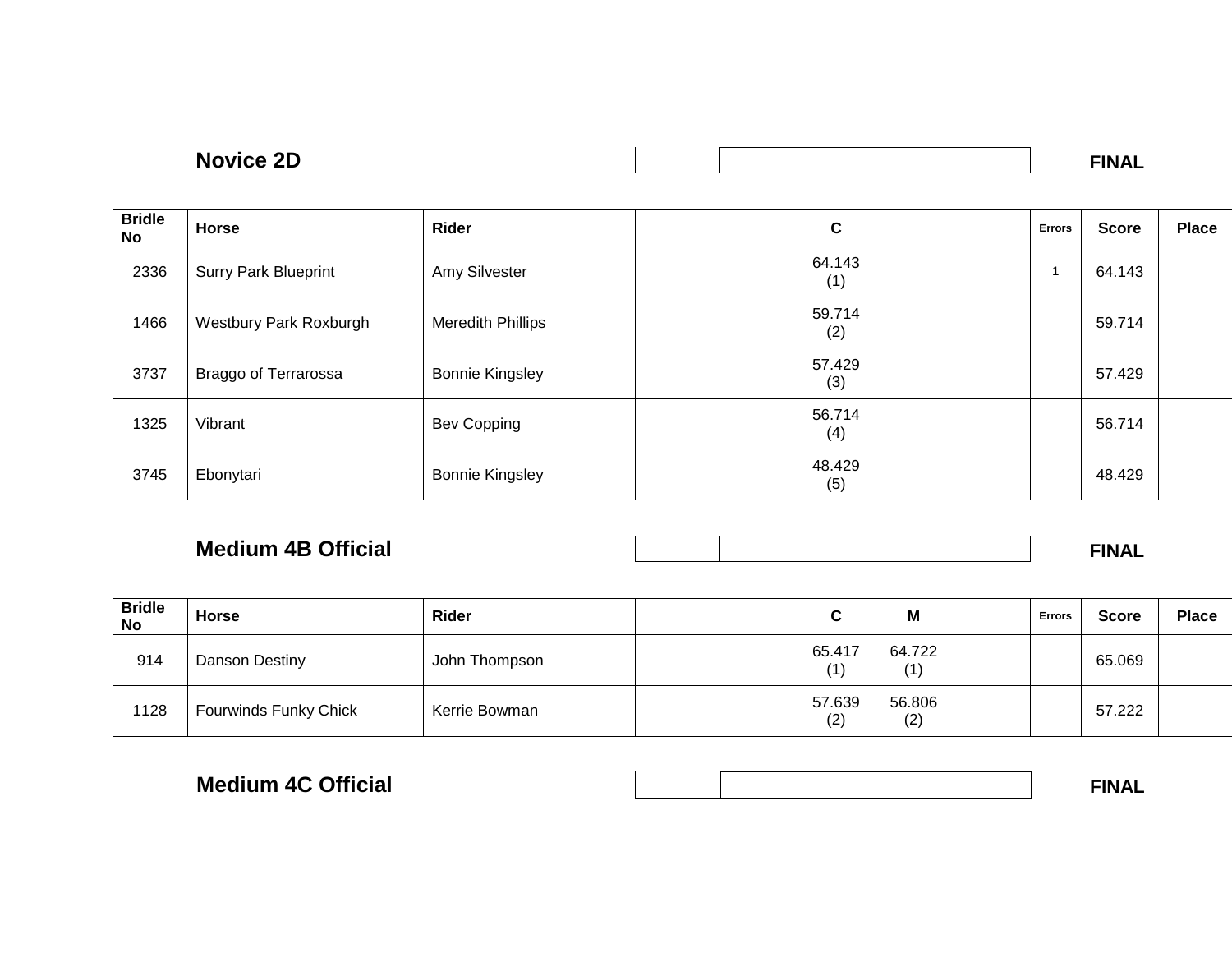| <b>Bridle</b><br>No | <b>Horse</b>   | Rider         | IVI              | Errors | <b>Score</b> | <b>Place</b> |
|---------------------|----------------|---------------|------------------|--------|--------------|--------------|
| 914                 | Danson Destiny | John Thompson | 66.250<br>64.375 |        | 65.313       |              |

# **Young Horse 4-year-old** Round **FINAL FINAL**

|                            |                          |                            | <b>FIRST ROUND</b> |             |               |     |                   |     |              |              |  |  |
|----------------------------|--------------------------|----------------------------|--------------------|-------------|---------------|-----|-------------------|-----|--------------|--------------|--|--|
| <b>Bridle</b><br><b>No</b> | <b>Horse</b>             | Rider                      | <b>Trot</b>        | <b>Walk</b> | <b>Canter</b> | Sub | Gen<br><b>Imp</b> | Err | <b>Total</b> | <b>Place</b> |  |  |
| <b>TBA</b>                 | Riley                    | John Thompson              | 8.3                | 7.3         | 8.0           | 7.5 | 7.5               |     | 7.720<br>(1) |              |  |  |
| 1561                       | Wattle Heath Winter      | <b>Riley Alexander</b>     | 6.2                | 6.5         | 6.8           | 6.0 | 6.5               |     | 6.400<br>(2) | 2            |  |  |
| 1565                       | <b>Hi-Pine Rubellite</b> | Andrea Riedel-<br>Carrison | 6.0                | 6.2         | 6.4           | 6.0 | 6.0               |     | 6.120<br>(3) | 3            |  |  |

**Young Pony 4-year-old** 

|  | Round |  | <b>FINAL</b> |
|--|-------|--|--------------|
|  |       |  |              |

|                     |           |               | <b>FIRST ROUND</b> |      |               |     |            |     |              |              |
|---------------------|-----------|---------------|--------------------|------|---------------|-----|------------|-----|--------------|--------------|
| <b>Bridle</b><br>No | Horse     | Rider         | <b>Trot</b>        | Walk | <b>Canter</b> | Sub | Gen<br>Imp | Err | <b>Total</b> | <b>Place</b> |
| P3611               | Hemsworth | John Thompson | 6.0                | 5.2  | 6.0           | 5.8 | 6.0        |     | 5.800<br>(1) |              |

| <b>FINAL</b> | Round |  |
|--------------|-------|--|